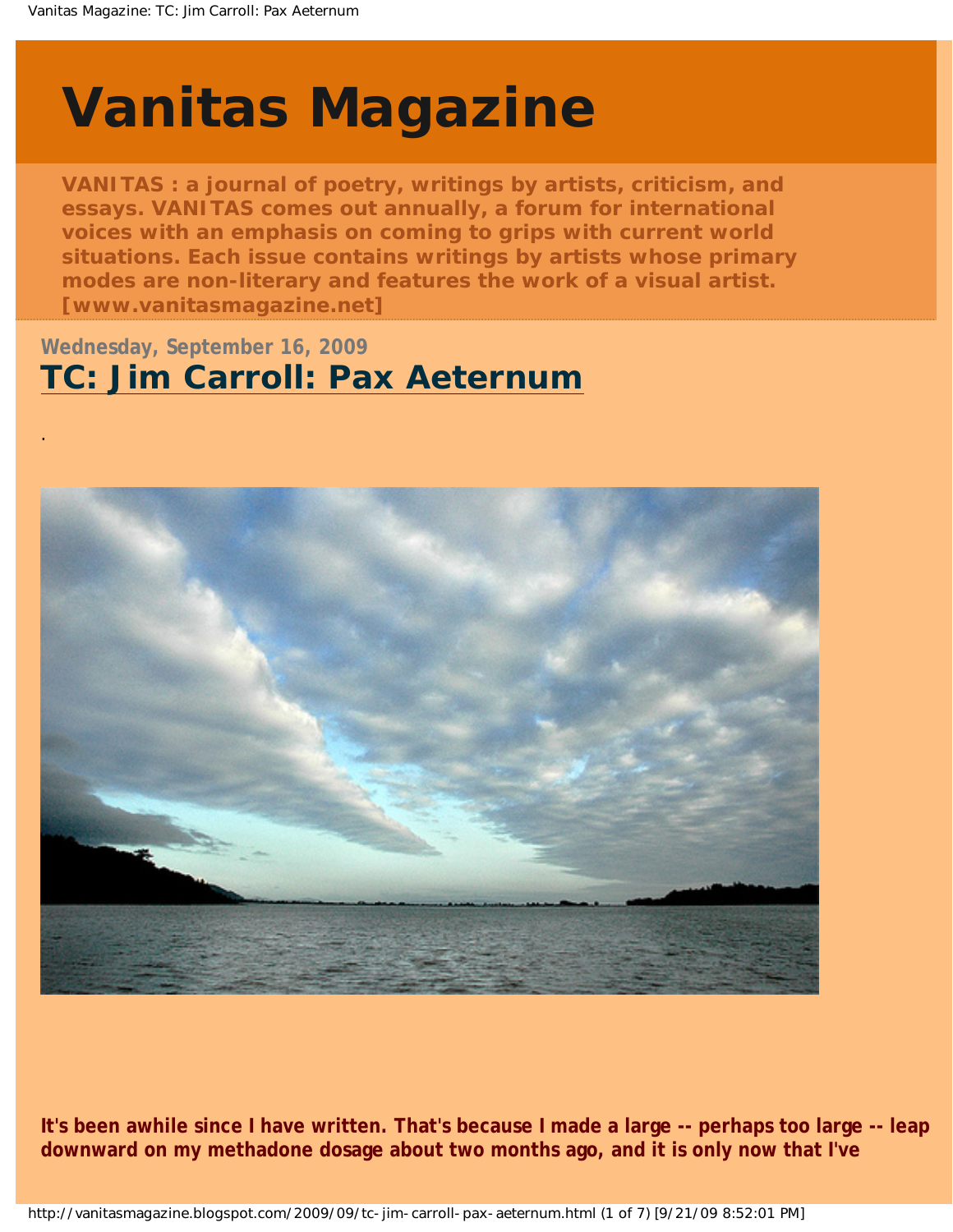**stabilized enough to write. Physically, I'm not too bad. I sneezed once every twenty seconds or so the first four days, and that was most unpleasant, but I'm holding on.** 

**My brain feels detached... literally, that is, as if the liquid that suspends it evenly inside my head, like those marine compasses... I'm sure you've seen them... well, it's as if that fluid were drained off and the corduroy-textured bulk of gray was loose, banging itself freely against the inner walls of my head, leaving chunks of itself there at times, shriveling and drying without the protection of the vital, viscous fluid which provides a sort of nurturing balance.** 

**I'm not sure what the exact results of this are... the light gives everything a sinister frame. I've never subscribed to that wank theory about people having "auras," but in sharp sunlight, everything looks cheetah-like... ready to pounce.** 

**My dog is the loser. He gets shorter and shorter walks than usual. But since I can't get more than a cavity full of sleep (which reminds me: my teeth ache, individually and as one), I am able to go up to the meadow in first light of dawn and indulge him in the splendors of tennis ball fetch. Being up at that hour, I invariably run into my friend, the poet Tom Clark (wearing one of those Superfly, back-to-Africa pillbox jobs). He never stops. We seldom speak, but simply nod at each other with a look of camaraderie born of the knowledge that we have both succeeded in our quest to become complete anti-social hermits, dazzling and mysterious -- at least to our pets -- in our exquisite reclusion...**

*Enfin, ô bonheur, ô raison, j'écartai du ciel l'azur, qui est du noir, et je vécus, étincelle d'or de la lumière* **nature***. De joie, je prenais une expression bouffonne et égarée au possible :*

**\***

*Elle est retrouvée. Quoi ? - L'Éternité. C'est la mer mêlée Au soleil.*

*Mon âme éternelle, Observe ton voeu Malgré la nuit seule Et le jour en feu.*

*Donc tu te dégages Des humains suffrages Des communs élans Et voles selon...*

*- Jamais d'espérance Pas d'***orietur***.*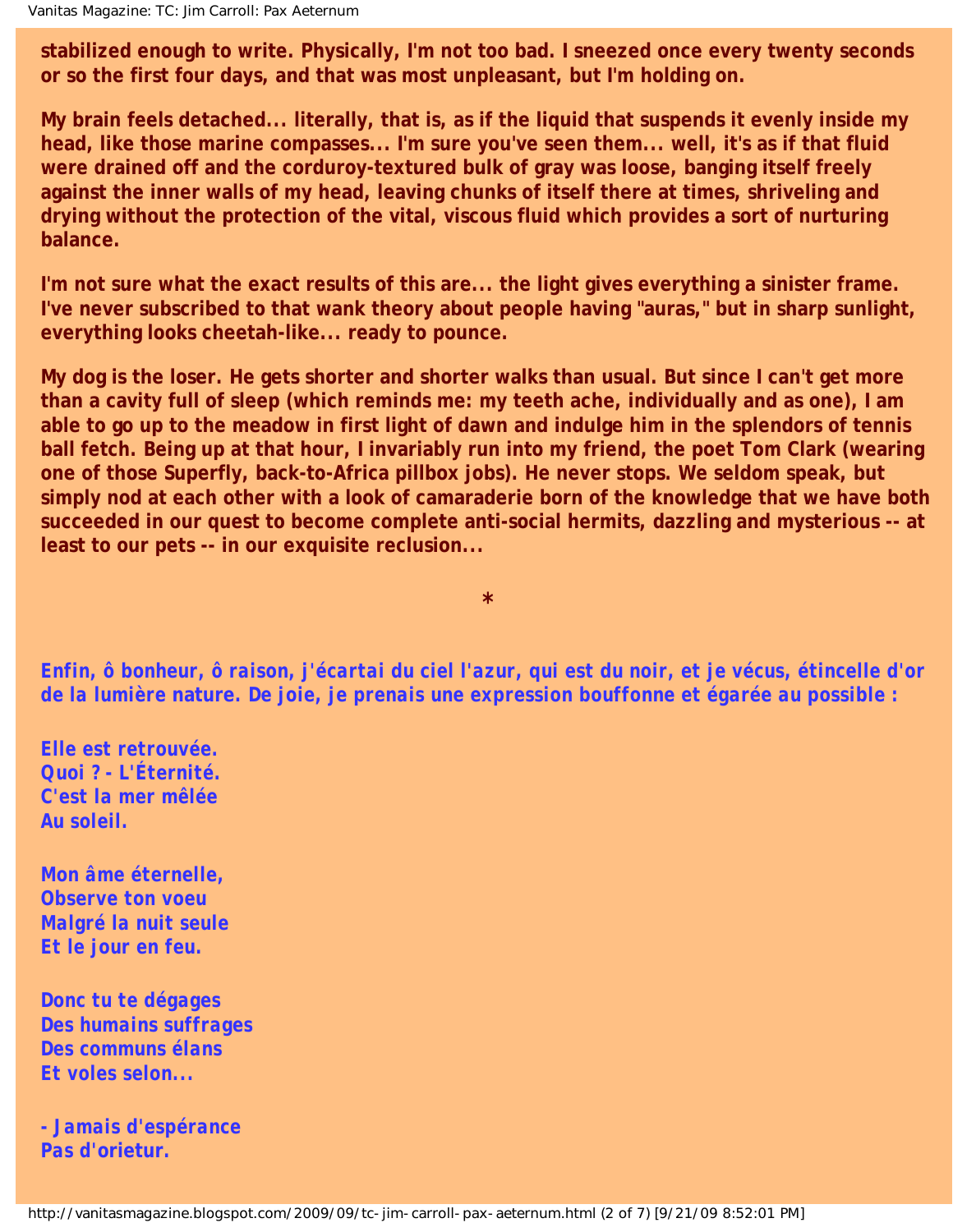*Science et patience, Le supplice est sûr.*

*Plus de lendemain, Braises de satin, Votre ardeur Est le devoir.*

*Elle est retrouvée ! - Quoi ? - L'Éternité. C'est la mer mêlée Au soleil.*

**I am never bored. I entertain myself. I put deadly spiders along my thigh, and they inject me with God. At times, I pretend I am a man in order to laugh.** 

*\**

**Past midnight, when the doors have been barricaded for night, I ascend and steal water from the baptismal fount to drink. For nourishment, I eat what moves along the floor in the darkness. I have never seen my food.** 

**What need have I for companionship? Without trying, I have made an alliance with angels: my**  will and capability are one. And, against my will at first, I was given comrades in hell. It is **why I dance.** 

**The saints know who I am. Because I dance, they have made clear that they may offer me no aid. Yet, they have vowed their respect for me nonetheless.** 

**At night, to keep my body well, I climb these church walls within. For footholds I see the reliefs of Christ on his way to Calvary, as he weeps into a veil. Sometimes, as a great feast day approaches, workmen use scaffolds to polish the facades. They ascend all the way to the rotunda ceiling. It is my only sky. I choke on the dead reliquary air of a hundred years. I will be here on this scaffold, like an owl, for a hundred more. Looking down, it is again the day of my birth. And I kiss the painted blue. I touch the painted stars.**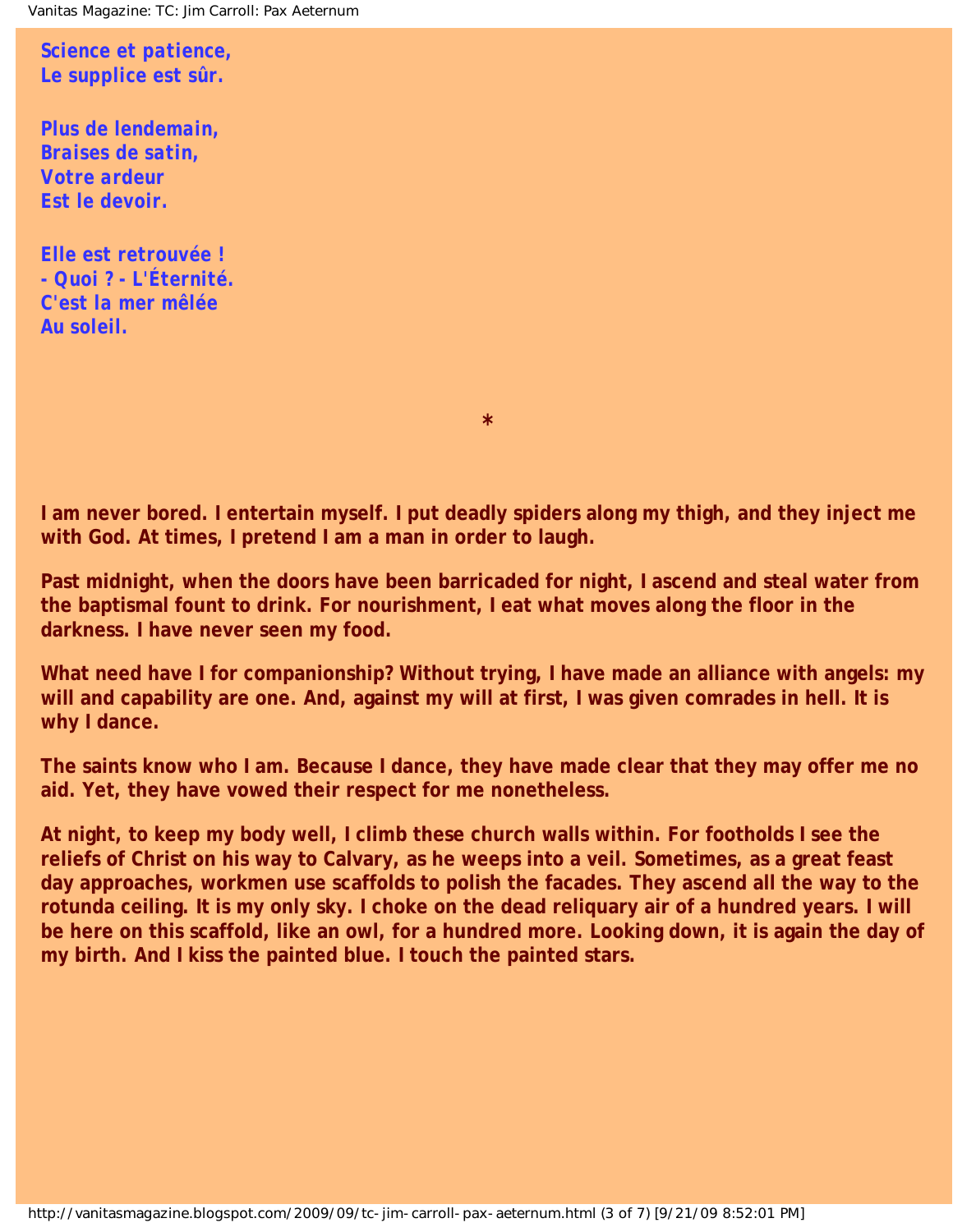

Jim Carroll: *Impaired* (excerpt), 1973, from *Forced Entries* (1987) Arthur Rimbaud: *Délires II* (excerpt), from *Une Saison en Enfer* (1873) Jim Carroll: *Me, Myself and I* (excerpt), c. 1973, from *The Book of Nods* (1986)

*Clouds over Bolinas Lagoon*: photo by Oaxoax, 2006 *Pax Aeternum (Bolinas)*: photo by Grumpies, 2009

Posted by TC upon the hour of the funeral mass for Jim Carroll at the Church of Our Lady of *Pompeii, West Greenwich Village, New York City, September 16, 2009*

*Requiem aeternam dona eis, Domine; et lux perpetua luceat eis. In paradisum deducant te Angeli.*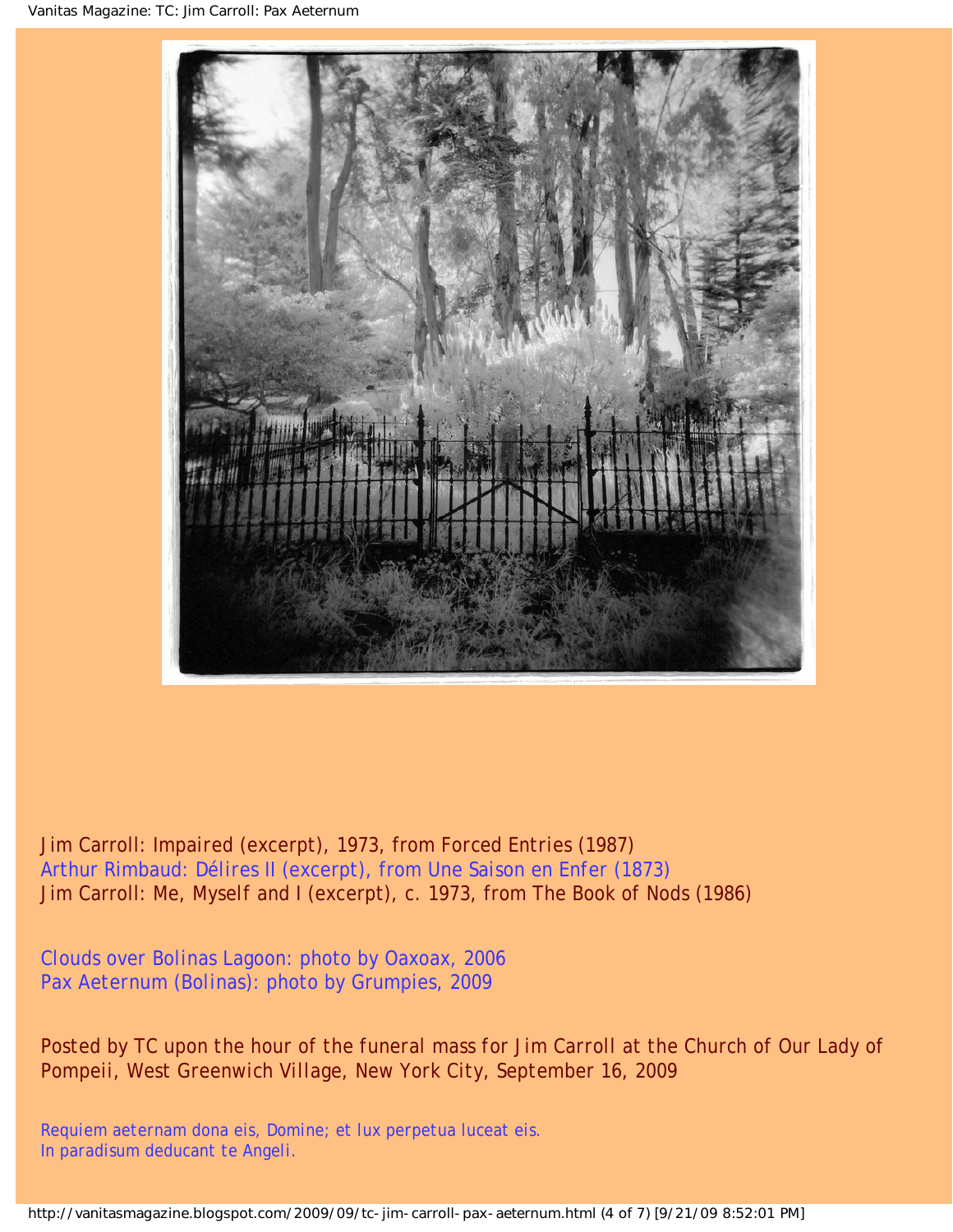Vanitas Magazine: TC: Jim Carroll: Pax Aeternum

Posted by TC at [5:21 AM](#page-0-0)

#### **4 comments:**

**[Lallys](http://www.blogger.com/profile/05310472614196384595)aid...** 

Beautiful. thanks for that Tom.

[September 16, 2009 8:03 PM](http://vanitasmagazine.blogspot.com/2009/09/tc-jim-carroll-pax-aeternum.html?showComment=1253156581742#c2547265616534419633)

**[TCs](http://www.blogger.com/profile/05915822857461178942)aid...** 

And thanks to you, Michael. (Catholic boys.)

[September 17, 2009 12:45 AM](http://vanitasmagazine.blogspot.com/2009/09/tc-jim-carroll-pax-aeternum.html?showComment=1253173522561#c6166432514085598361) 

**[Issa's Untidy Hut](http://www.blogger.com/profile/07352841590717991698)said...** 

Yes, indeed, very beautiful. Thanks.

[September 17, 2009 6:14 AM](http://vanitasmagazine.blogspot.com/2009/09/tc-jim-carroll-pax-aeternum.html?showComment=1253193269873#c6955138871117620315) 

**[TCs](http://www.blogger.com/profile/05915822857461178942)aid...** 

Thanks for coming over, Don.

[September 17, 2009 2:04 PM](http://vanitasmagazine.blogspot.com/2009/09/tc-jim-carroll-pax-aeternum.html?showComment=1253221447355#c7712392446220639254)

[Post a Comment](https://www.blogger.com/comment.g?blogID=9139185550151027390&postID=8358331105431539034)

**[Newer](http://vanitasmagazine.blogspot.com/2009/09/jc-in-memoriam.html)** [Post](http://vanitasmagazine.blogspot.com/2009/09/jc-in-memoriam.html)

[Home](http://vanitasmagazine.blogspot.com/)

[Older](http://vanitasmagazine.blogspot.com/2009/09/tc-species.html)  [Post](http://vanitasmagazine.blogspot.com/2009/09/tc-species.html)

Subscribe to: [Post Comments \(Atom\)](http://vanitasmagazine.blogspot.com/feeds/8358331105431539034/comments/default)

### **Tom Clark blogs on Vanitas Site!!**

For the foreseeable future, Tom Clark has agreed to blog on the Vanitas magazine site! This is amazing news, as Tom is not only prolific — but also highly entertaining, a genius, extremely knowledgeable, etc. Look for the "TC" tag in front of his post titles — and enjoy!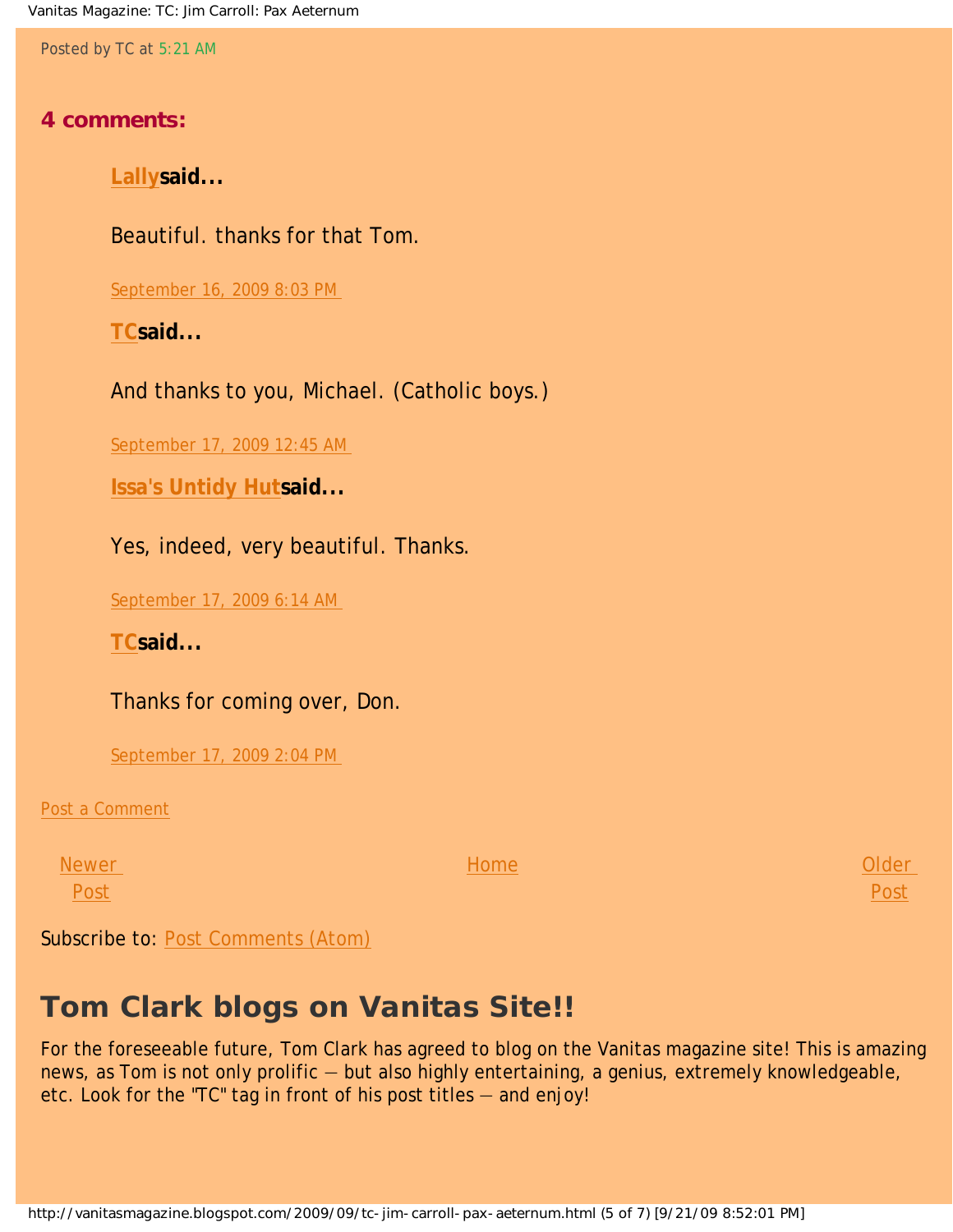## **Recent Libellum Publications : Norma Cole and Basil King**

#### **Norma Cole :** *Natural Light*

Norma Cole's book presents new poems by a modern master of the found and formulated — this book is divided into three sequences: "Pluto's Disgrace," "In Our Own Backyard," and "Collective Memory." Personal, global, universal: all three shift and interlock in repeating cadences. Their lock on reality provides consolation for these times.

#### **Basil King :** *In The Field Where Daffodils Grow*

Part of King's series "Learning to Draw" that brings to bear his talents both as writer and visual artist. This book contains the autobiography of a painting and contemplation of some heroes — Hartley, H.D., Williams, Demuth, Giotto, Nijinsky, Emily Carr, Virginia Woolf and her sister, Vanessa Bell. "Paintings stay alive because people look at them. And when they don't, they die."

Available through Small Press Distribution www.spdbooks.org

### **Hot Links**

- [Abraham Lincoln](http://abrahamlincolnmagazine.blogspot.com/)
- [Beyond The Pale](http://tomclarkblog.blogspot.com/)
- [Big Bridge](http://www.bigbridge.org/index2.htm)
- [Chaxblog](http://chax.org/blog.htm)
- [Coconut](http://www.coconutpoetry.org/)
- [Conjunctions](http://www.conjunctions.com/)
- [Eyeball Hatred](http://claytonbanes.blogspot.com/)
- [Hanging Loose](http://www.hangingloosepress.com/)
- [Isola di Rifiuti](http://isola-di-rifiuti.blogspot.com/)
- [Jacket magazine](http://jacketmagazine.com/00/home.shtml)
- [Lime Tree](http://lime-tree.blogspot.com/)
- [Milk Magazine](http://www.milkmag.org/)
- [Possum Ego](http://possumego.blogspot.com/)
- [Silliman's Blog](http://ronsilliman.blogspot.com/)
- [The Best American Poetry](http://www.bestamericanpoetry.com/)
- [The Blind Chatelaine's Keys](http://angelicpoker.blogspot.com/)
- **[The Well Nourished Moon](http://www.stephanieyoung.org/blog/)**
- [Tom Raworth](http://www.tomraworth.com/notes/)
- $\cdot$  [wood s lot](http://web.ncf.ca/ek867/wood_s_lot.html)
- $\bullet$   $\sim$ -ululations $\sim$

### **Blog Archive**